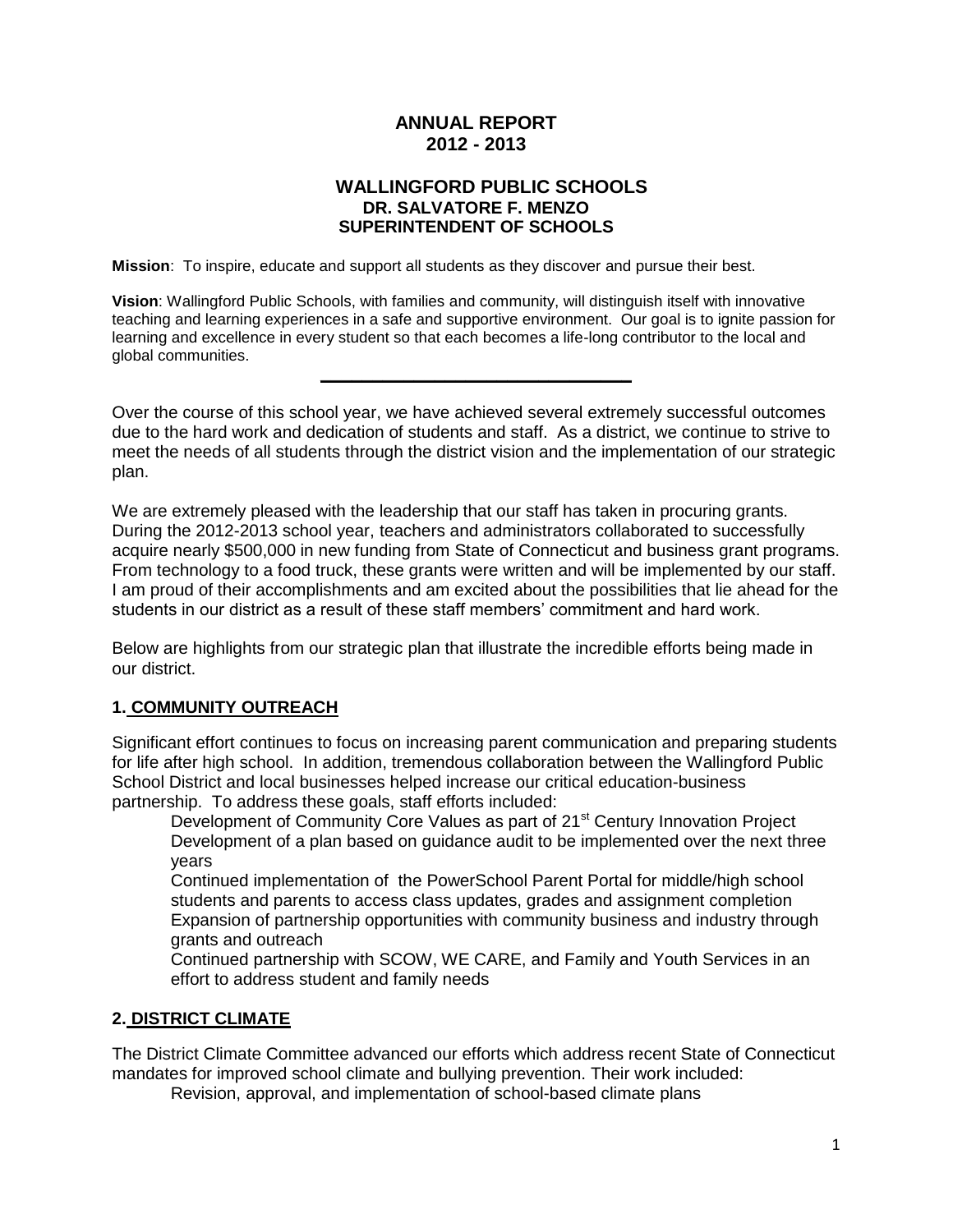Submittal of school-based climate plans to the State Department of Education Substantial staff training to address the prevention/ early intervention in bullying behaviors or incidents

Training in child safety required by the CT Department of Children and Families Revision and implementation of district and school-based climate surveys to be used to inform and revise school-based climate plan

Development of Advisor/Advisee programming for both high schools through State Department of Education Grant

Planning for training on Positive Behavioral Intervention Supports (PBIS) for staff at all levels

# **3. CURRICULUM AND INSTRUCTION**

| <b>Wallingford Public Schools</b><br>Spring 2013<br><b>CMT and CAPT District Results by Grade</b> |                           |                    |                              |                     |                            |                     |
|---------------------------------------------------------------------------------------------------|---------------------------|--------------------|------------------------------|---------------------|----------------------------|---------------------|
|                                                                                                   | <b>READING</b>            |                    | <b>MATHEMATICS</b>           |                     | <b>WRITING</b>             |                     |
|                                                                                                   | % at/above<br>proficiency | % at/above<br>goal | $%$ at/ above<br>proficiency | % at/ above<br>goal | % at/ above<br>proficiency | % at/ above<br>goal |
| <b>Grade</b>                                                                                      |                           |                    |                              |                     |                            |                     |
| $\mathbf{3}$                                                                                      | 70                        | 55                 | 80                           | 53                  | 80                         | 57                  |
| $\overline{\mathbf{4}}$                                                                           | 81                        | 65                 | 89                           | 70                  | 86                         | 67                  |
| 5                                                                                                 | 86                        | 72                 | 89                           | 73                  | 92                         | 69                  |
| $6\phantom{1}6$                                                                                   | 88                        | 75                 | 92                           | 68                  | 88                         | 66                  |
| $\overline{7}$                                                                                    | 89                        | 82                 | 92                           | 71                  | 83                         | 55                  |
| 8                                                                                                 | 88                        | 79                 | 90                           | 63                  | 87                         | 65                  |
| 10                                                                                                | 90                        | 62                 | 85                           | 55                  | 92                         | 68                  |

#### **2012-2013 District Achievement**

*\*An analysis of our CMT strands aligned to CCSS implementation indicate that 85% or higher of our students were at or above goal*

The complete results are warehoused at www.ctreports.com and are available to the public. Districts are allowed to access or 'mine' the data for useful information.

## **2012-2013 Curriculum and Assessment Development**

The development of K-12 curriculum and performance assessments as well as ongoing instructional improvement continued to be district priorities in **2012-2013**. District efforts have focused on aligning with the new Common Core State Standards (CCSS), adopted by the State of Connecticut in July 2010. Information on the Common Core State Standards (CCSS) can be found at:

<http://www.sde.ct.gov/sde/cwp/view.asp?a=2618&q=322592>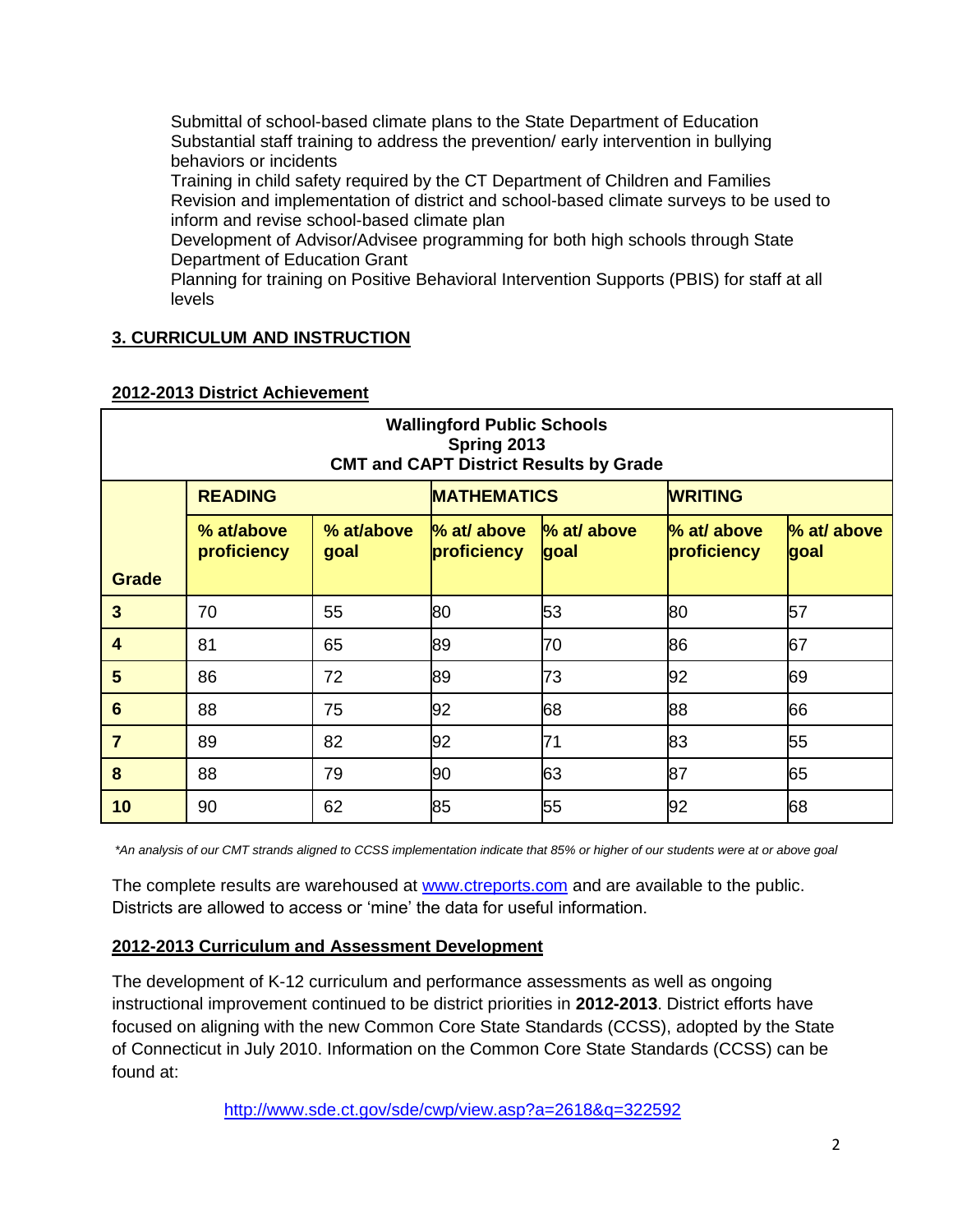Common Core Standards alignment will continue for several years. In addition, a top priority in **2012-2013** was implementation of K-5 Common Core Standards Instructional Shifts in Literacy and Numeracy, and continued development and implementation of Common Core State Standards in Grade 6-8. Sample Common Core State Standards (CCSS) assessment items can be found at:

<http://sampleitems.smarterbalanced.org/itempreview/sbac/index.htm>

Highlights of the work accomplished include:

# **Grades K-5**

Language Arts

- Continued K-5 district implementation of new balanced literacy units, unit assessments and a mandatory daily 90 minute LA block
- Continued K-5 district implementation of the Universal Screening and Diagnostic Assessment Plan
- Continued K-5 district implementation of a District Assessment Plan
- Continued K-5 district implementation of a Enrichment / Intervention Block (45 minutes 2-3x per week)

**Mathematics** 

- Continued K-5 district implementation of Unit Pacing Guide
- Continued K-5 district implementation of a District Assessment Plan
- Continued K-5 district implementation of a Enrichment / Intervention Block (45 minutes 2-3x per week)

# **Middle School**

Language Arts

- Continued Pacing Guides and district assessment plan
- Continued District implementation of an Intervention Block for high risk students (45 min. 3-5x per week)

**Mathematics** 

- Continued Pacing Guides and district assessment plan
- Continued District implementation of an Intervention Block for high risk students (45 min. 3-5x per week)

# **High School**

Algebra 1

- Continued Common District Curriculum for Levels A & G
- Ongoing Curriculum revision, alignment with CCSS
- Continued Development of common mid-term and final exams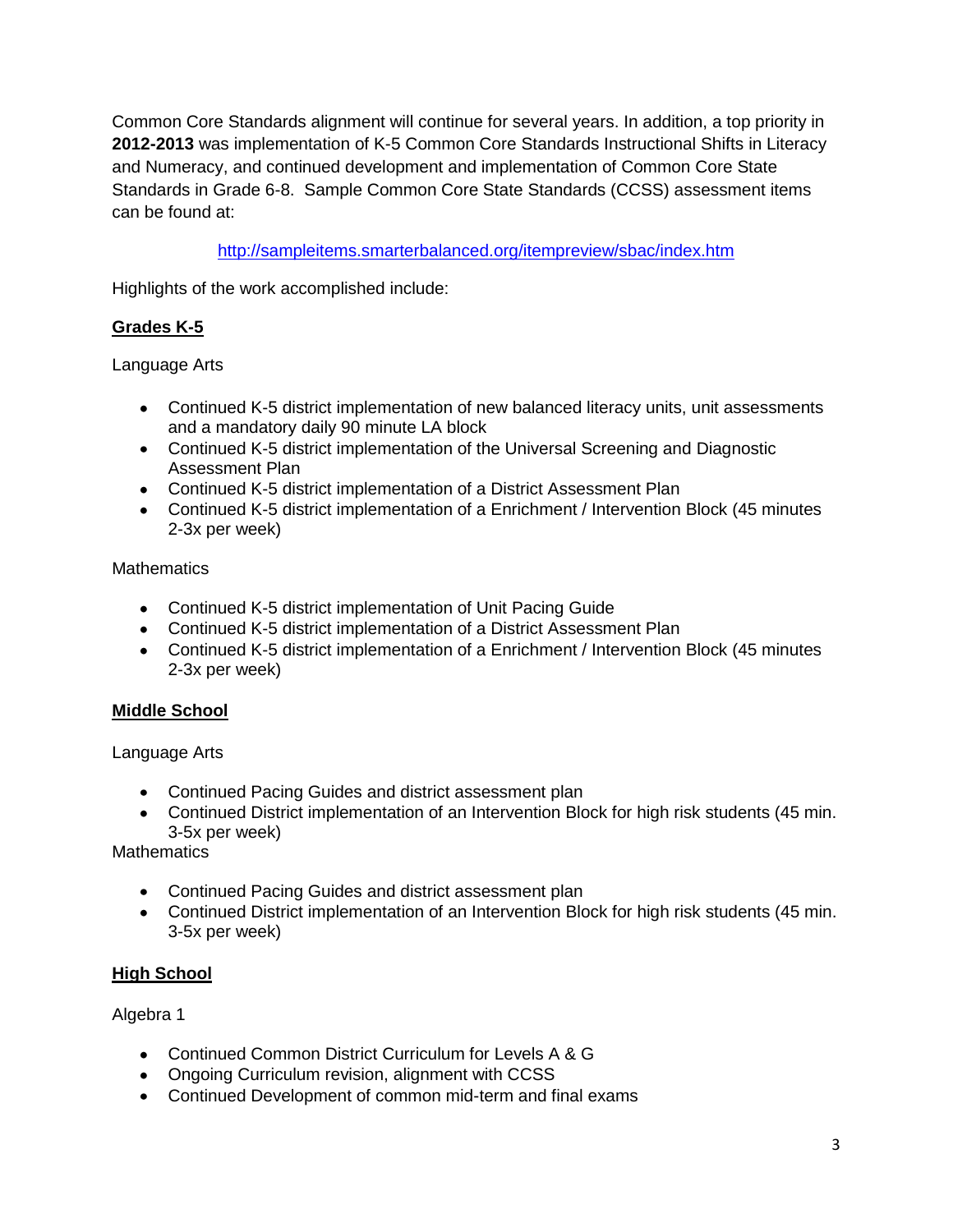English 9-12

Ongoing planning–revision/alignment to Common Core Standards (CCS) sequence

## World Language

- Ongoing Common Curriculum developed for Level 1 Spanish, French & Italian
- Ongoing Common Curriculum developed for Level 2 Spanish, French & Italian
- Continued Development of scope and sequence, unit templates with articulated common knowledge, skills and standards across levels
- Common Assessments

# **2012-2013 Professional Development and Instructional Improvements**

District professional development and instructional improvement have focused on critical elements of the implementation of Common Core State Standards, Performance Tasks and Scientific Research Based Intervention (SRBI). All initiatives have a strong focus on the use of data to make instructional adjustments to increase student achievement. A video clip about the shifts related to the implementation of the Common Core can be found at:

# <http://vimeo.com/51933492>

The district provided all K-12 certified staff with regularly scheduled, job embedded Professional Development. In 2012-2013, the district K-5 professional development plan addressed topics related to teaching strategies for English language learners, best practices in reading and math instruction, performance tasks/assessments and implementation of Common Core State Standards. In grades 6-12, staff received training in topics such as common formative assessment, continued implementation of Common Core State Standards, as well as opportunities for self- designed teacher in-service.

A sampling of 2012-2013 K-12 professional development activities includes:

- Common Core State Standards Mathematics Unit Review (K-5)
- $\bullet$ Common Core State Standards Unit Design in Mathematics and English Language Arts (6-12)
- Common Core State Standards Introduction Content Area Teachers (6-12)
- Pupil Personnel Improvement Planning (6-12)
- Integrating Technology in Adult Learning Classes (Adult Education Staff)
- English Language Learners Strategies Sheehan High School
- NEASC Accreditation Process Lyman Hall High School
- Math Fact Strategies facilitated by Kim Sutton
- Argument Writing Strategies for Content Area Teachers (6-12)
- ACES Curriculum Writing as part of ACES Consortia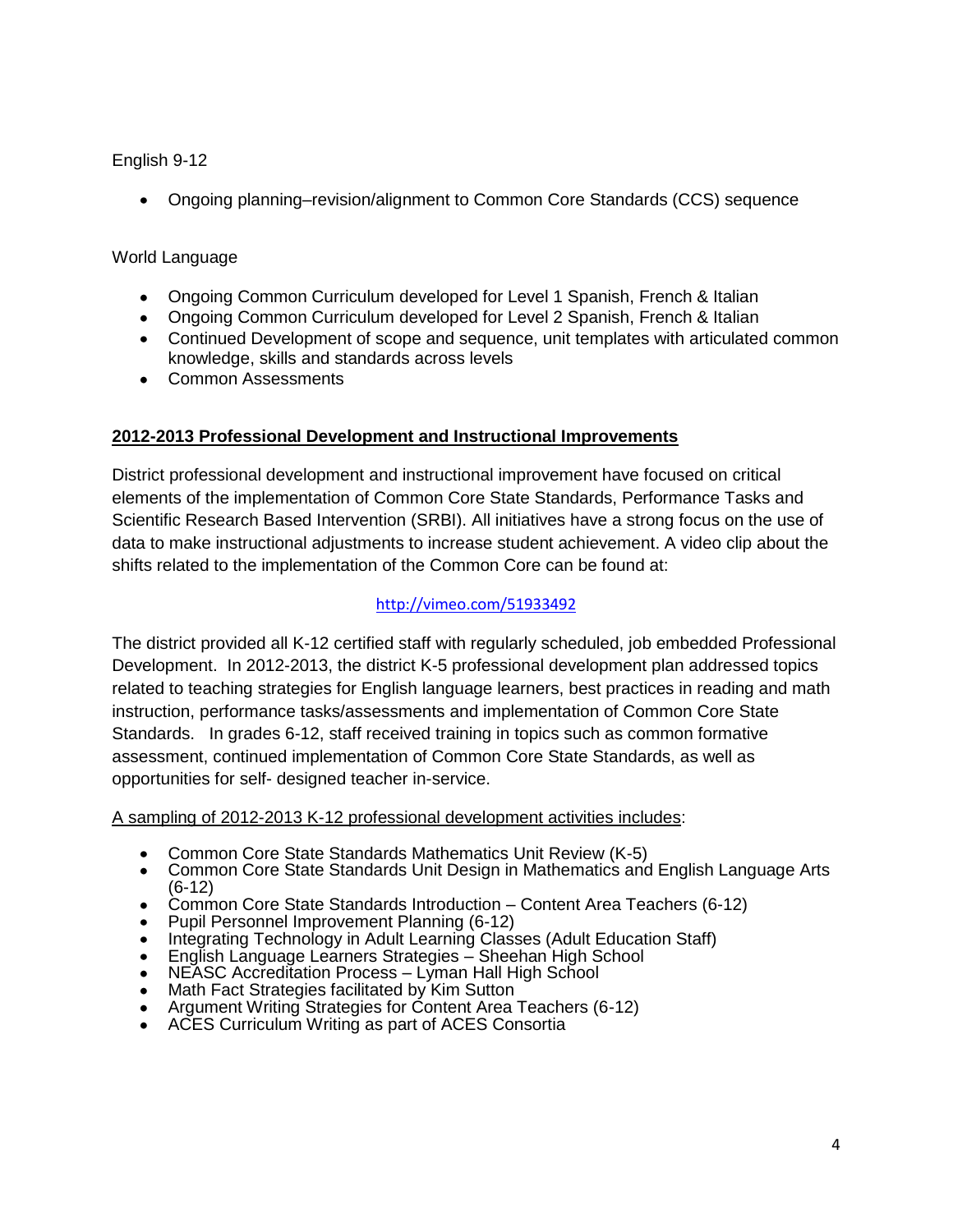### **PERSONNEL**

## **EMPLOYMENT**

The Personnel Department of the Board of Education has been busy meeting the staffing needs of our district. Twenty-three teachers were hired for the 2013-2014 school year. Some new hires were the result of retirement or resignation; however, one new curriculum resource and two new world language positions were created to staff world language programs in the elementary schools designed to build students' skills in this area. In addition, three new administrators were hired for the 2013 - 2014 school year. At the end of the 2012-2013 school year, the district was forced to eliminate one certified position because of financial enrollment or programmatic changes. That teacher was recalled as was one teacher whose position was eliminated at the end of the 2011 – 2012 school year.

### **NEW TEACHER ORIENTATION**

Orientation programs have been conducted for new certified teachers and sixteen interns from Quinnipiac University. The New Teacher Orientation was held over two days in late August, and provided our new staff with professional development on a number of issues specific to our school district, as well as initiatives such as the Common Core State Standards and new guidelines for educator evaluation. They also had a chance to hear from representatives from Wallingford Public Library, Wallingford Youth and Family Services, and the Spanish Community of Wallingford. They also spent a half a day with their school administrators to become familiar with their new school. One of the highlights of New Teacher Orientation was a bus tour of the town, which provided everyone with an opportunity to see each school and learn about the history of Wallingford.

## **EDUCATOR EVALUATION**

The 2013 - 2014 school year brings significant changes to educator evaluation due to the passing of June 2012 legislation which provided new educator evaluation guidelines to all school districts across the state. In Wallingford, a committee consisting of teachers and administrators spent a great deal of time during the 2012 – 2013 school year learning about and discussing the new guidelines and the options that districts would have with implementing a new plan. Our district opted to adopt the state's model, the System for Educator Evaluation and Development (SEED). The new model has educators being evaluated in four different areas, and connects the evaluation of teachers and administrators. The chart below shows the sections and the connections.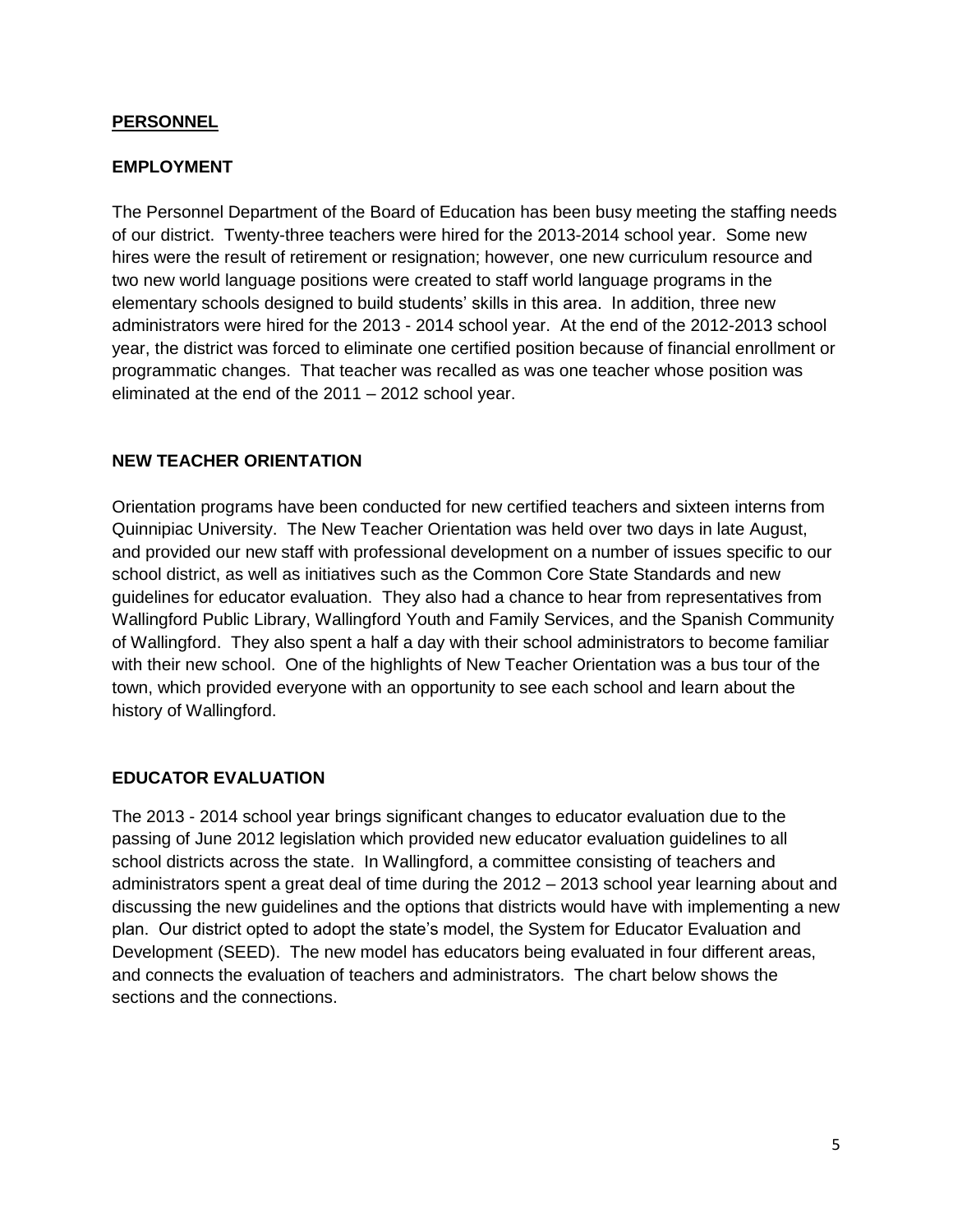

The most significant change lies in the use of student outcome data as a part of the evaluation. Local and state assessment data will be used as a factor in determining the effectiveness of both teachers and administrators. Other changes include the use of parent survey data for teachers, and both parent and teacher survey data for administrator evaluation.

At the heart of the plan lies the desire to connect educators' professional development with the specific needs of the students they serve. There will be ongoing professional development for both teachers and administrators throughout the school year so that the new evaluation plan can be implemented with fidelity across Wallingford Public Schools.

## **NEGOTIATIONS**

Negotiations for various collective bargaining units were conducted during the 2012-2013 academic year. Negotiations have concluded for custodians, managers, food service workers and Information Technology employees. Currently, negotiations continue with the paraprofessional and secretarial unions.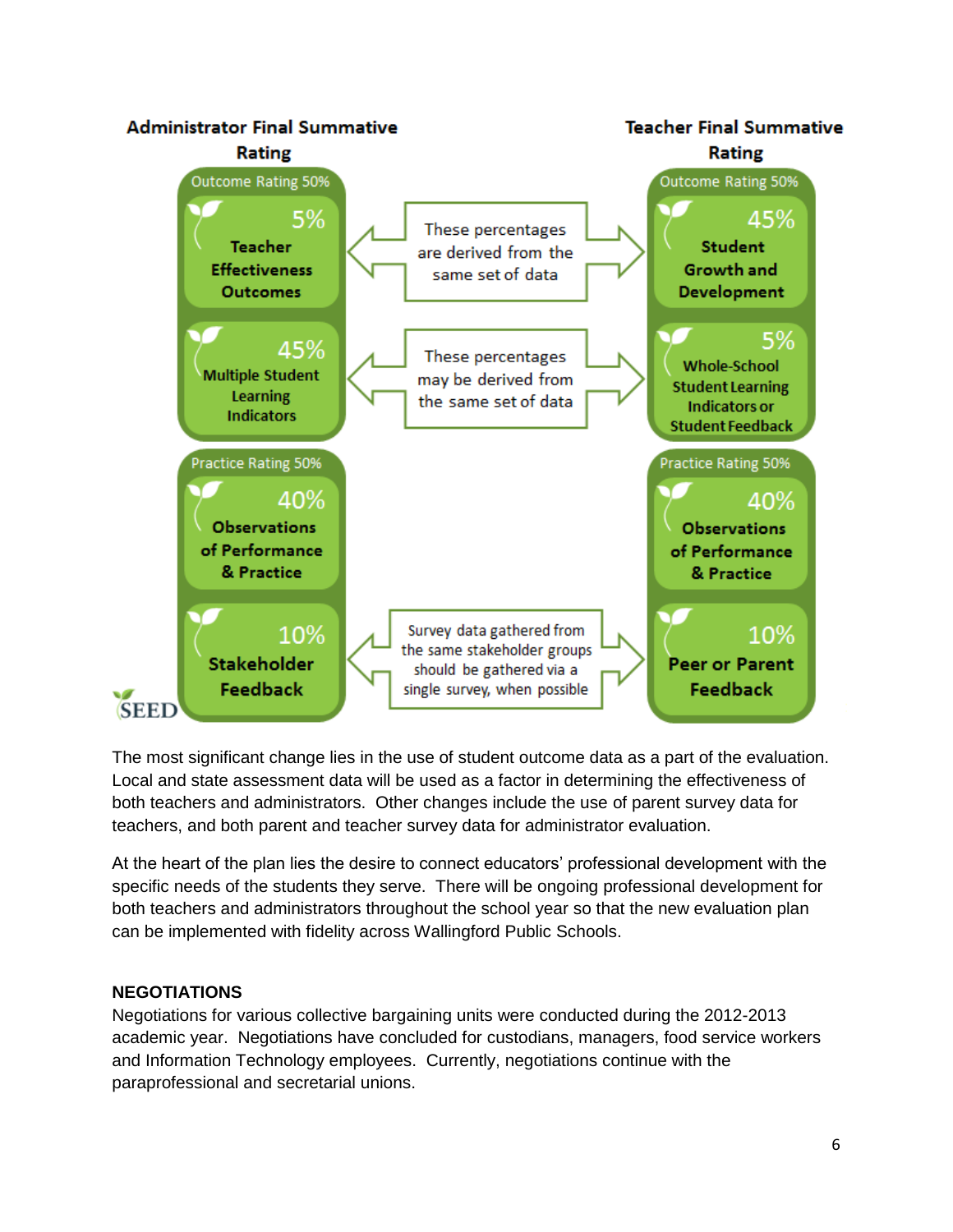## **PUPIL PERSONNEL SERVICES**

The PPS Department began the 2012-13 school year under its new structure (Director, Preschool – grade 2 Coordinator, Grades 6-12 Coordinator, and four special education department heads), and began implementation of the PPS Strategic (Improvement) Plan. This plan was developed throughout the second half of the previous school year in response to the special education program review completed by Futures Education.

The PPS Department facilitated all professional development opportunities for special education and related services staff throughout the 2013-14 school year. The focus throughout the year for the PPS Department was on improved communication with parents and within the department as well as the IEP development process. A newly established network drive was established by the PPS Department, which consists of various resources and informational guides and protocols to assist staff in increasing consistency of practice throughout the school district. The PPS department updated its Parent Welcome Packet for parents new to the district or new to special education. This Welcome Packet includes information for parents regarding district staff, programs and resources as well as an annotated IEP and CT Parents guide to special education. The Superintendent and Director sent a district wide email to all parents regarding the PPS PTAC and sent several communications home in an effort to increase parent participation and responsive to special education parents' needs. The PPS PTAC also facilitated several parent informational meetings during the 2012-13 school year including a presentation on post-secondary planning and beyond, IEP / Special Education 101, and a review of the PPS Strategic (Improvement) Plan and department goals.

PPS Administration continued to co-chair the Early Intervention Management Team and chaired the Special Services Management team with a focus on increasing consistency of service delivery throughout the schools. This will continue to be an area of focus moving ahead. PPS department members also participate on the Guidance Management Team as well as the District Climate committee.

Internal capacity within the PPS department continues to increase; particularly in the areas of evaluation and development of appropriate behavioral interventions for students with varying social, emotional and behavioral needs. A significant reduction in outside evaluations was realized during the 2013-14 school year. Strengthening internal programming capacity will continue to be an area of focus as well as allocating and reallocated staff and funds to address the greatest areas of need.

The PPS department reallocated several staff positions in response to special education caseload needs and developed a program for special education kindergarten –grade 2 students with various behavioral needs. This will begin to address the need in this particular area, and compliment programming in the upper grades. Continued development of internal capacity and program improvement will be a focus for the 2013-14 school year.

PPS staff also will also participate as members of the Positive Behavior Intervention Supports cores team at each of the high schools. Lyman Hall and Sheehan High Schools were selected by SERC to participate in year 1 PBIS training to begin in the fall of 2013.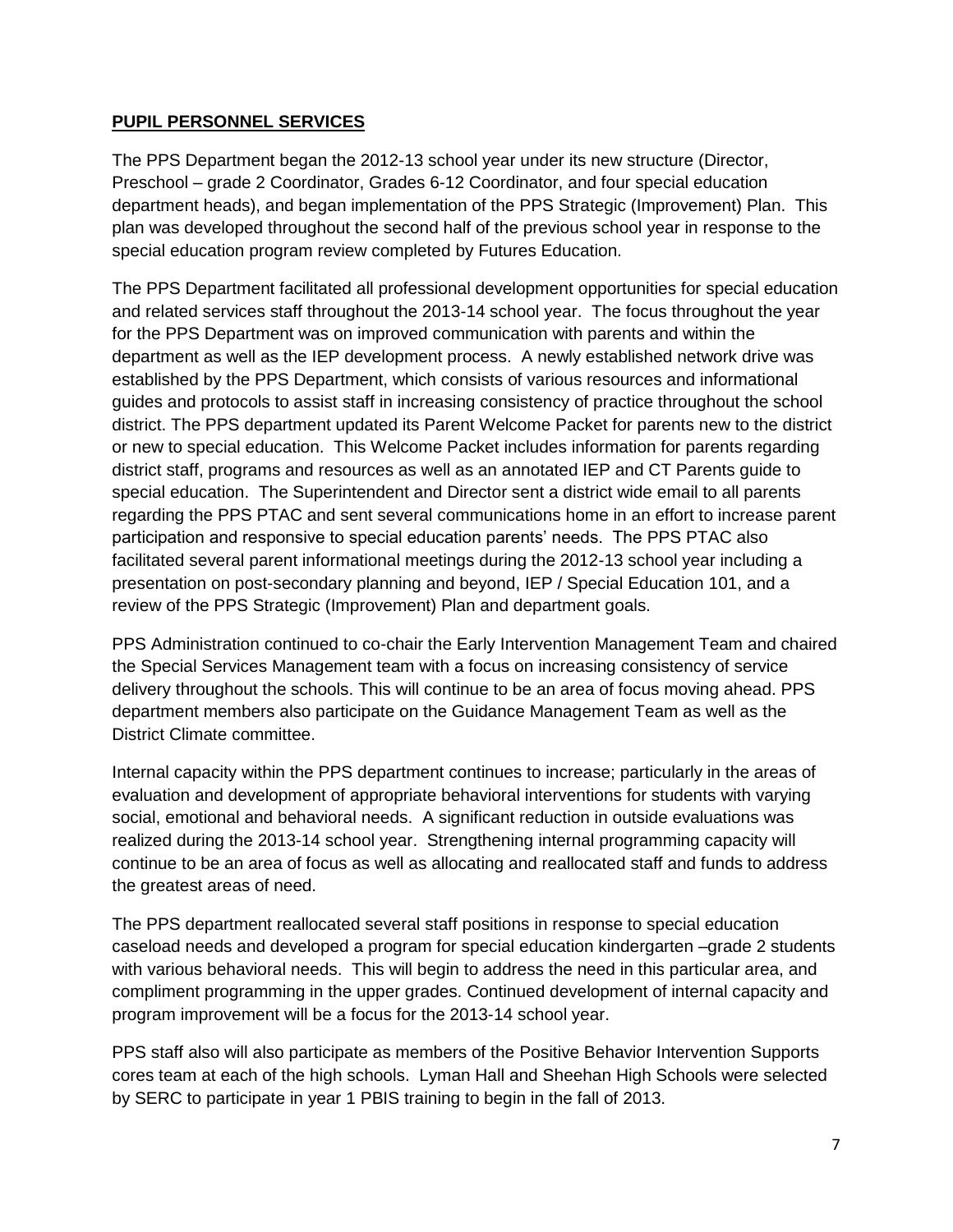### **4. TECHNOLOGY**

#### **INFORMATION TECHNOLOGY**

#### **2012-2013 Accomplishments**

#### **Access Cards**

To increase security at our schools and buildings, photo ID cards produced and provided to all employees for building access.

#### **Replacement Computers**

Approximately 400 new computers were purchased and installed to replace machines that were five years old and older. This included 7 media centers and 8 labs. All of these computers have the latest version of Windows and Office software.

#### **Video Conference**

A PEGPETIA grant was applied for and received to provide portable (cart based) video conference systems for all 12 of our schools allowing schools to video conference one to one, one to many and also with outside participants.

#### **New Computers**

New desktop computers were purchased and installed in: two elementary school labs; six high school labs; 1 elementary media center; 2 middle school media centers; 1 high school media center and 2 middle school labs.

#### **PowerSchool Parent Portal**

We expanded access for our PowerSchool parent portal to the elementary level and also implemented Single Sign On allowing parents with more than one child in the system to utilize one ID and password to access all of their children rather than one ID and password for each child.

#### **Chromebooks**

A pilot project provided a cart of 30 Chromebooks for each high and middle school in the district to pilot. These will be used to implement Google Docs/Apps and for online testing. In addition a cart of 25 was provided to each high school's math department and four carts of 30 for the social studies program at Sheehan and 5 carts of 30 for the social studies program at Lyman Hall.

#### **Projectors/Document Cameras**

To support the Algebra classes at the high schools. Six projectors were purchased as well as 10 document cameras.